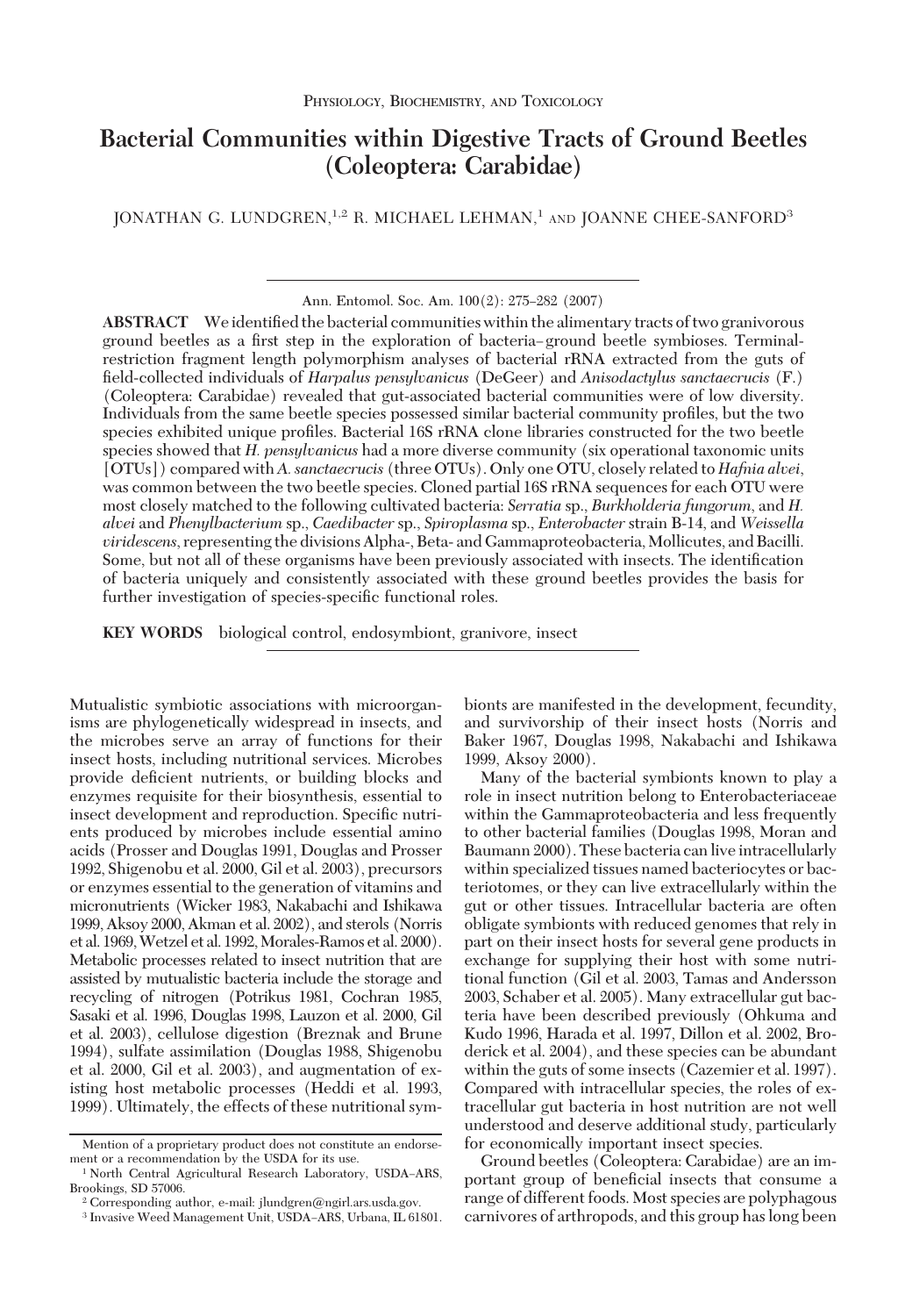appreciated as a source of nonchemical pest management of insect pests in cropland (Brust et al. 1986, Lovei and Sunderland 1996, Lundgren 2005a). Granivory is also widespread within Carabidae, occurring most frequently within the tribes Harpalini and Zabrini (Zhavoronkova 1969, Zetto Brandmayr 1990). Granivorous insects, including ground beetles, play an important role in shaping the density and dispersion of weed communities within agricultural systems (Cavers 1983, Crawley 2000). The bacterial symbionts that inßuence the feeding behavior and nutrition of ground beetles undoubtedly affect their utility as biological control agents of insect pests and weed seed banks.

*Harpalus pensylvanicus* (DeGeer) and *Anisodactylus sanctaecrucis* (F.) are ground beetles that occur throughout much of North America (Bousquet and Larochelle 1993), are commonly encountered in cropland (Kirk 1973, 1977; Brust et al. 1986; Ellsbury et al. 1998; Lundgren et al. 2006), and consume both insect pests (Brust et al. 1986) and weed seeds (Brust and House 1988, Lundgren 2005b). Preliminary experiments revealed that feeding *A. sanctaecrucis* and *H. pensylvanicus* diet-incorporated tetracycline hydrochloride and sorbic acid reduced consumption of weed seeds (*Chenopodium album* L.) by 40% in the laboratory relative to those fed diet without antibiotics. We hypothesize that there is a microbial contribution to seed digestion in these ground beetles.

Here, we report the first in a series of articles on the role of microbial endosymbionts in the nutrition of ground beetles. Specifically, we conducted analyses of gut DNA from individuals of *A. sanctaecrucis* and *H. pensylvanicus* by using terminal restriction fragment length polymorphism (T-RFLP) analyses of bacterial rRNA to gauge the complexity of the gut bacterial communities and to evaluate both intra- and interspecific variation of the gut communities on a small number of beetles. Also, we constructed 16S rRNA clone libraries to determine the identity of these gut bacteria. To our knowledge, there are no previous culture-independent studies of the gut bacterial communities from Carabidae.

# **Materials and Methods**

Adults of *H. pensylvanicus* and *A. sanctaecrucis* were collected from organic farmland in Champaign, IL, during October 2004. Individuals were maintained in the laboratory before the experiment in unsterilized soil (Fer-Til, GreenGro Products, Jackson, WI) and were fed cat food (Iam's Original formula, The Iam's Company, Dayton, OH).

**DNA Extraction.** *A. sanctaecrucis* (*n* 6; 17% male) and *H. pensylvanicus* ( $n = 4$ ; 50% male) adults were collected, and the digestive tracts were dissected within 24 h. The entire alimentary canal, excluding the Malpighian tubules, was dissected in a Ringer's solution  $(0.75 \text{ g of NaCl}, 0.35 \text{ g of KCl},$  and  $0.28 \text{ g of CaCl}_2$ in 1 liter of water). Guts were stored at  $-20^{\circ}\mathrm{C}$  for 48 h before DNA extraction.

DNA from all gut samples was extracted using modified bead beating procedures to optimize recovery of nucleic acids. Brießy, samples were washed once with  $1\times$  phosphate-buffered saline (0.12 M KH<sub>2</sub>PO<sub>4</sub> and 0.15 M NaCl, pH 8), and the biomass was resuspended in fresh buffer. Cell lysis was accomplished using mixtures of zirconia/silica beads  $(0.1–2.5 \text{ mm})$ , and lysis efficiencies were assessed microscopically. The samples were shaken on a platform (MO BIO Laboratories, Inc., Carlsbad, CA) attached to a standard vortex on high speed for 2 min. Additional cell disruption procedures were applied as needed, including the addition of 750  $\mu$ l of lysis buffer (0.1 M NaCl and 0.5) M Tris, pH 8) or additional grinding with a sterile stainless steel rod. Samples were split equally to recover DNA either through chemical extraction or solid phase extraction by using commercially available columns according to manufacturer's instructions (MO BIO Laboratories, Inc.) following cell lysis procedures. For chemical extraction, an equal volume of phenol/chloroform/isoamyl alcohol (24:24:1) (Sigma-Aldrich, St. Louis, MO) was added to the cell lysate, mixed well, and DNA from the recovered aqueous fraction was precipitated overnight at  $-80^{\circ}\mathrm{C}$  in 3 M sodium acetate, pH 5.2, and an equal volume of cold isopropanol  $(-4^{\circ}C)$ . The DNA pellet was washed once with 70% cold ethanol, air-dried, and resuspended in TE buffer (10 mM Tris and 1 mM EDTA, pH 8). The pool of DNA from each sample was quantified using a NanoDrop ND-1000 spectrophotometer (NanoDrop Technologies, Wilmington, DE). DNA quantities were in the range of 5–211 ng/ $\mu$ l.

**T-RFLP Analysis.** T-RFLP analysis was applied to assess the complexity of the bacterial communities residing in *A. sanctaecrucis* and *H. pensylvanicus* guts, particularly noting the intra- and interspecific variation in the guts of these beetles. The 16S rRNA genes were amplified using bacterial primers F27 (5-AGAGTTTGATCMTGGCTCAG-3) labeled at the 5' end with 6-carboxyfluorescein and 1492R (5'-GGT TACCTTGTTACGACTT-3) (Operon, Huntsville, AL). Amplification reactions were performed in  $100-\mu l$  reactions containing 50 ng of DNA, 2.5 U of *TaKaRa Ex Taq* (Takara Mirus Bio, Madison, WI), 10  $\mu$ l of 10 $\times$  *Ex* Taq buffer, 10  $\mu$ l of dNTP mixture (2.5 mM each), 2.5  $\mu$ g of T4 gene 32 protein (Roche Diagnostics, Indianapolis, IN), and 2  $\mu$  of each primer (40 pmol/ $\mu$ ). The samples were amplified in a DNA Engine PTC-200 Thermal Cycler (MJ Research, Waltham, MA) by using the following conditions: 94°C for 5 min, followed by 25 cycles consisting of  $94^{\circ}$ C for  $1.5$  min,  $55^{\circ}$ C for  $1.5$ min,  $72^{\circ}$ C for 1.5 min, and a final extension at  $72^{\circ}$ C for 7 min. One sample from *A. sanctaecrucis* and three samples of *H. pensylvanicus* required an additional nested reaction of 20 cycles by using  $0.5-1$   $\mu$ l of the primary polymerase chain reaction (PCR) product under the conditions described above.

The correct size of the amplified DNA product was confirmed by gel electrophoresis, and  $70 - 95 - \mu l$  volumes were cleaned using the QIAquick PCR puriÞcation kit (QIAGEN, Valencia, CA) and eluted in 30  $\mu$ l of buffer EB (QIAGEN). Purified DNA was quan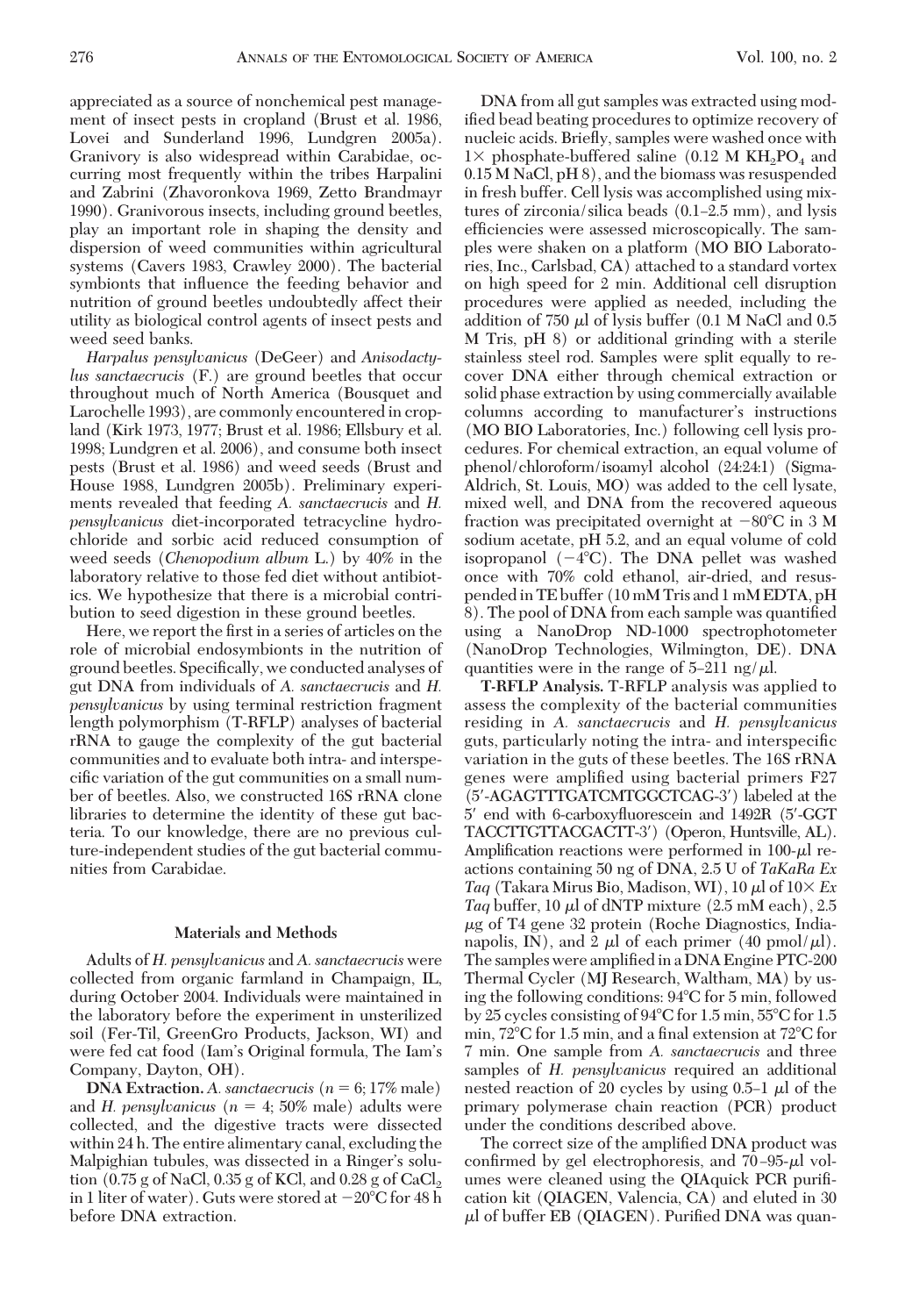tified spectrophotometrically, and  $\approx 450$  ng of each sample was digested overnight in separate  $12-\mu l$  reactions with 10 U of HhaI (New England Biolabs, Beverly, MA) at 37°C. Fragments were analyzed at the University of Illinois W. M. Keck Center for Comparative and Functional Genomics (Urbana-Champaign, IL) with an ABI 377 genetic analyzer (Applied Biosystems, Foster City, CA) by using a mixture of  $3 \mu$  of digested PCR product and  $0.5 \mu l$  of a 35-mer TET internal standard, along with Genescan-2500 5-carboxytetramethylrhodamine size standard (Applied Biosystems). Fragments were analyzed using Gene-Scan Analysis version 2.1 (Applied Biosystems), and peaks above a threshold value of 80 ßuorescent units were determined to be above background relative to blank samples.

**Cloning and Sequencing.** The T-RFLP analyses indicated that the composition of gut microbial communities from both species was fairly simple and relatively consistent intraspecifically but that species-specific differences may be present. The DNA was pooled from the six *A. sanctaecrucis* and four *H. pensylvanicus* individuals used for the T-RFLP analysis. Two 16S rRNA gene clone libraries were generated to identify the populations within the gut microbiota representative of each insect species. Based on these findings, we constructed two 16S rRNA gene clone libraries from the DNA extracts described above.

Partial ( $\approx 560$  bases) 16S rRNA gene sequences were amplified in a T-Gradient thermal cycler (Biometra, Goettingen, Germany) from the extracted DNA by using oligonucleotide primers 338 F (5'-ACT) CCT ACG GGA GGC AGC-3) (Amann et al. 1990) and 907R (5-CCG TCA ATT CMT TTR AGT TT-3) (Lane et al. 1985) (Invitrogen, Carlsbad, CA) in  $50-\mu$ l reactions composed of 0.4 mg/liter bovine serum albumin (BSA) (Roche Diagnostics. Indianapolis, IN),  $1 \times$  PCR buffer (Promega, Madison, WI), 2 mM MgCl<sub>2</sub>,  $0.5 \mu M$  each primer, 1.25 U of *Taq*DNA polymerase (Promega), 0.2 mM each dNTP (Promega), 1  $\mu$ l of template DNA ( $\approx$ 100 ng of DNA), and molecular grade water (Promega). PCR amplification was performed using the following conditions:  $94^{\circ}$ C for 4 min; 30 cycles of  $94^{\circ}$ C for 0.5 min,  $55^{\circ}$ C for 0.5 min,  $72^{\circ}$ C for 0.5 min, and a final elongation at  $72^{\circ}$ C for 3 min. PCR products were examined with positive (*Escherichia coli* DNA) and negative controls (reagents only) in a 1.2% agarose gel to confirm specificity of the amplification reactions.

Purified PCR products (Wizard PCR prep; Promega) were cloned into *E. coli*JM109 competent cells by using the pGEM-T Easy Vector System II (Promega) per manufacturer's instructions. Inserts from randomly selected transformed colonies (47 for each beetle species library) were reamplified using the same PCR protocol modified by an initial lysing step  $(15 \text{ min}; 99^{\circ}\text{C})$ . Clone sequences were screened by RFLP analysis with restriction enzymes RsaI (10 U) and MspI (10 U) (New England Biolabs),  $1\times$  buffer (New England Biolabs), 1 mg/ml BSA (Roche Diagnostics), molecular grade water (Promega), and  $10 \mu$ l of DNA template in  $20-\mu l$  reactions at 37°C (90 min)

with products resolved on 4% Metaphor agarose (Cambrex Corp., East Rutherford, NJ) gels. Plasmid minipreps (Wizardplus Minipreps, Promega) were performed on several representatives of each RFLP type, and sequencing reactions  $(2 \times$  coverage) were conducted using M13 F/R (sequencing performed at the Iowa State University Sequencing Facility, Ames, IA). Consensus sequences ( $\approx$ 550 bases) were determined based on alignments and editing performed with Bioedit 7.5 (http://www.mbio.ncsu.edu/BioEdit/ page2.html). Clones representing the same RFLP pattern were grouped under a representative sequenced clone, and these groupings were further consolidated by considering all representative sequences  $>97\%$ similar as the same (Speksnijder et al. 2001). Sequences representative of each clone grouping were compared against the GenBank database by using BLASTn (Altschul et al. 1997) to determine the closest database match. Chimeric sequences that were identified after screening with Chimera Check version 2.7 RDP8.1 and Bellerophon (Huber et al. 2004) were removed from further consideration. The coverages of our clone libraries were estimated using the following equation from Marchesi et al. (2001):

### clone coverage =  $1 - (n/N) \times 100$

where *n* is the number of clones only occurring once, and *N* is the total number of clones in the library. Unique 16S rRNA gene sequences representing the clones reported in Table 1 were deposited in GenBank under accession numbers EF154420-EF154427, EF198466.

### **Results**

**T-RFLP Analysis. T-RFLP profiles revealed that the** bacterial communities existing in the beetle guts were not diverse and that profiles were relatively similar among individuals of the same species (Fig. 1). Interspecific differences in the bacterial diversity within the digestive systems of *A. sanctaecrucis* and *H. pensylvanicus* were observable. Two fragments, 369 and 379 bp, were similar between the two beetle species. Two operational taxonomic units (OTUs) could be identified from A. sanctaecrucis, and six OTUs were identified from *H. pensylvanicus.* 

**Cloning and Sequencing.** Forty-five of the 47 clones from *A. sanctaecrucis* gave useable sequence information. These clones formed three groups that are closely related (99%) to previously cultivated organisms (Table 1). Seven clones were closely related to *Burkholderia* species, and the remaining 38 clones were affiliated with the Enterobacteriaceae. The estimated coverage of this clone library was 100%.

All 47 clones from *H. pensylvanicus* gave useable sequence information. At the 97% level of sequence similarity, these clones formed six groups that are relatively closely related, with one exception, to previously cultivated organisms (Table 1). There were three groups with only a single representative, of which two were Alphaproteobacteria. The third loner was only 89% similar to a cultured database entry,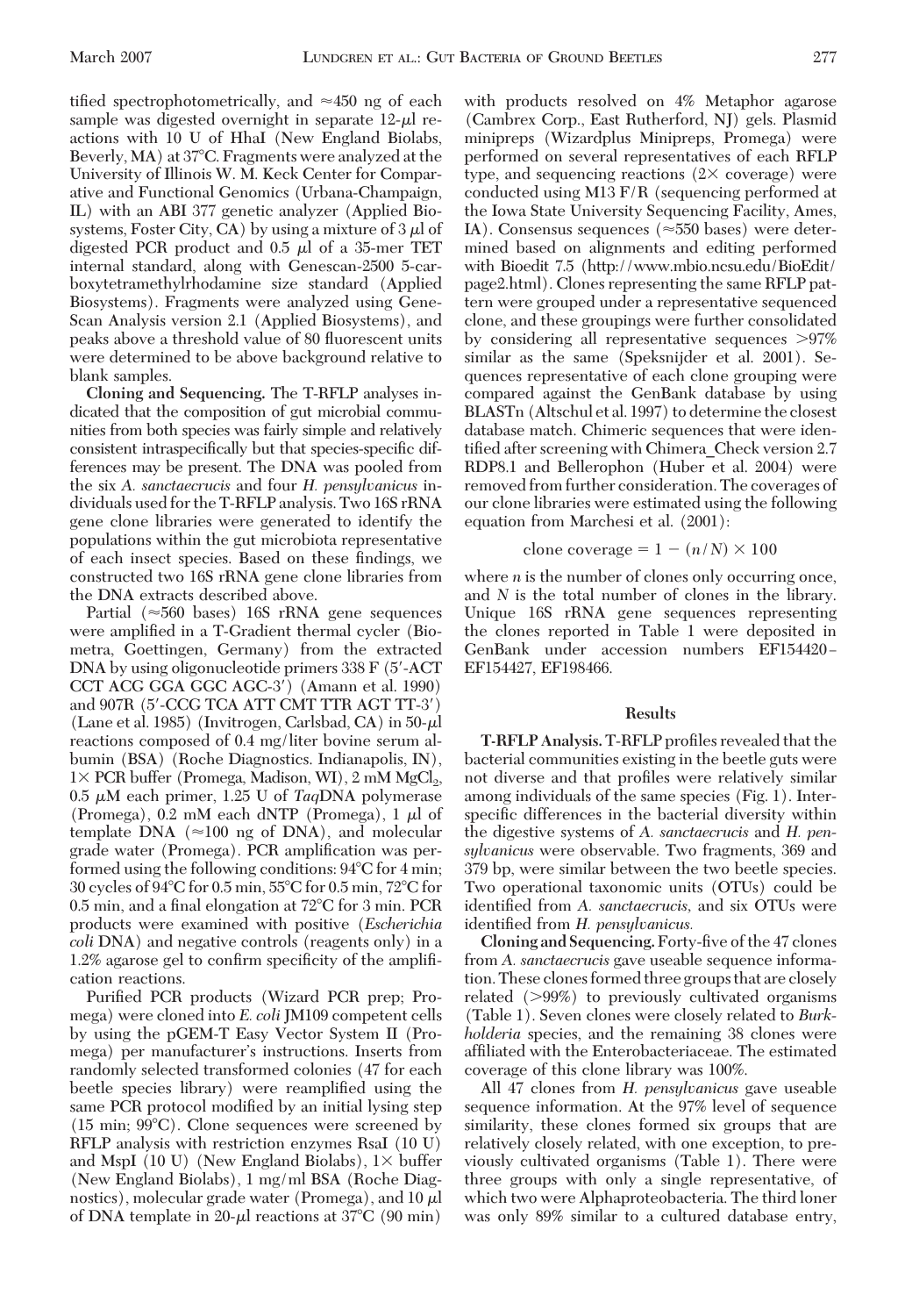| Clone no.                    | Clone relative<br>abundance | Closest cultured database match<br>(% similarity, $\approx 550$ bases) | Taxonomic affiliation                    | Accession<br>$no.^a$ |
|------------------------------|-----------------------------|------------------------------------------------------------------------|------------------------------------------|----------------------|
| A. sanctaecrucis (45 clones) |                             |                                                                        |                                          |                      |
| $AS-13$                      |                             | B. fungorum $(>99\%)$                                                  | Betaproteobacteria                       | AF215706             |
| $AS-25$                      | 23                          | <i>H. alvei</i> $(>99%)$                                               | Gammaproteobacteria (Enterobacteriaceae) | AY572428             |
| $AS-41$                      | 15                          | Serratia sp. $(>\!99\%)$                                               | Gammaproteobacteria (Enterobacteraceae)  | AF286869             |
| H. pensylvanicus (47 clones) |                             |                                                                        |                                          |                      |
| $HP-1$                       |                             | Phenylobacterium koreense (97%)                                        | Alphaproteobacteria (Caulobacteraceae)   | AB166881             |
| $HP-6$                       |                             | Caedibacter caryophilus (92%)                                          | Alphaproteobacteria (Rickettsiales)      | X71837               |
| $HP-7$                       |                             | Spiroplasma sp. BIUS-1 (89%)                                           | Mollicutes                               | AY189319             |
| $HP-10$                      | $\overline{5}$              | Enterobacter sp. $B-14$ (100%)                                         | Gammaproteobacteria (Enterobacteriaceae) | AJ639856             |
| $HP-43$                      | 11                          | W. viridescens (97%)                                                   | Bacilli (Lactobacillales)                | M23040               |
| $AS-25$                      | 28                          | <i>H. alvei</i> $(>99%)$                                               | Gammaproteobacteria (Enterobacteriacae)  | AY572428             |

**Table 1. Bacterial residents of the digestive tracts of the seed-feeding ground beetles** *A. sanctaecrucis* **and** *H. pensylvanicus,* **based on the closest cultured matches to generated sequences of the 16S rRNA gene fragment**

*<sup>a</sup>* Closest cultured match in Genbank.

*Spiroplasma* sp. BIUS-1. Eleven of the clones were genetically similar with another gram-positive entry, *Weisella viridescens.* The remaining majority of clones were split between two groups (28 and five clones) of Enterobacteriaceae. The estimated coverage of this clone library was 94%.

The clone library from *H. pensylvanicus* had a greater taxonomic richness (six OTUs) compared with

that of*A. sanctaecrucis* (three OTUs). *H. pensylvanicus* was represented by four taxonomic classes, compared with two for *A. sanctaecrucis.* Only one class, Gammaproteobacteria, was common between the two libraries, and this class was the dominant class in both species. Only one cloned OTU was shared between the two beetles, indicating a 13% similarity in the species compositions between the two libraries ( $\Sigma$ 



Fig. 1. T-RFLP profiles for the gut communities of the granivorous ground beetles *H. pensylvanicus* and *A. sanctaecrucis*. Each profile represents an individual beetle gut, and amplified 16S rRNA bacterial gene fragments were digested using the HhaI restriction enzyme.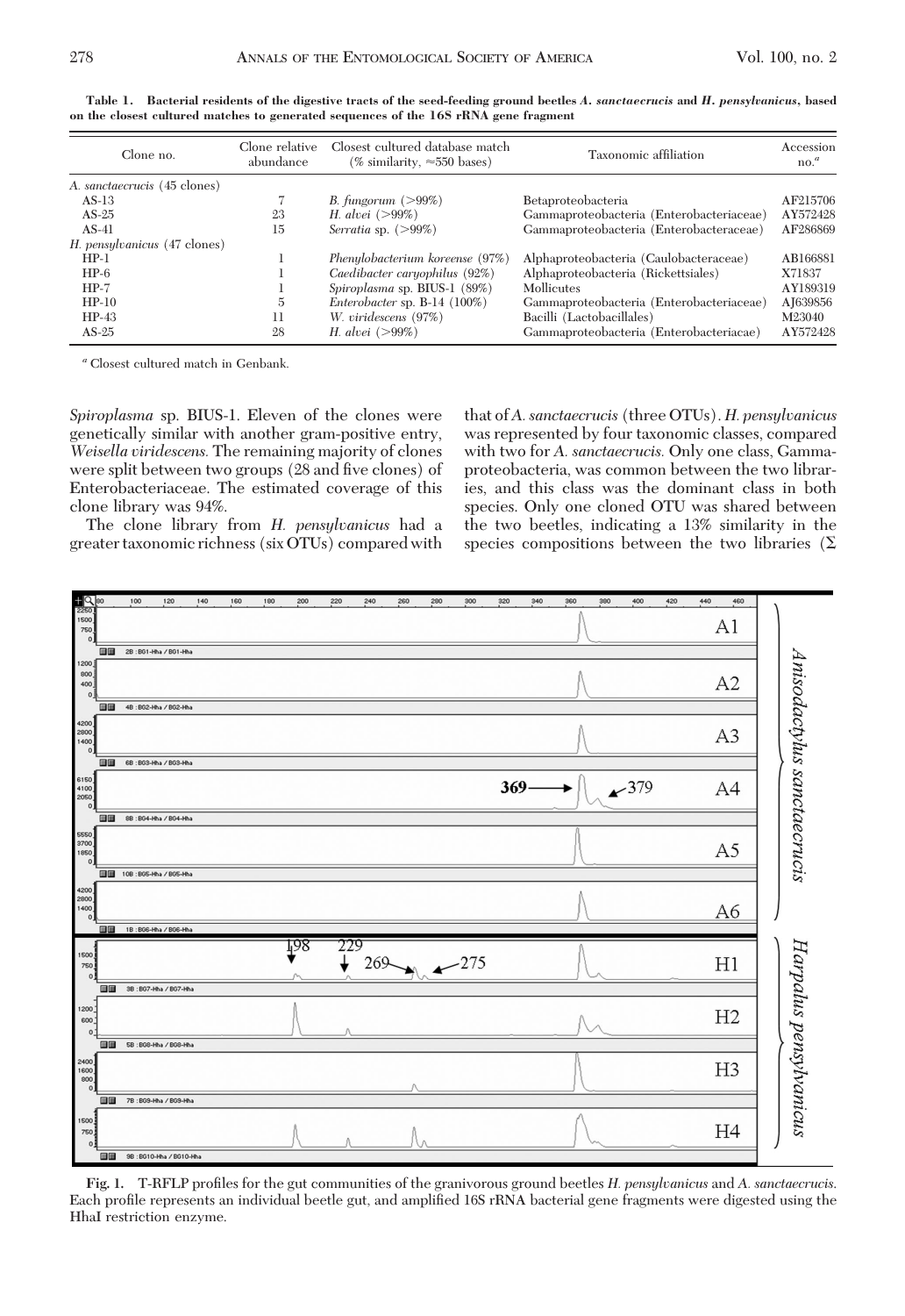shared  $\text{OTU}(\Sigma)$  total OTU). However, this dominant OTU represented  $\approx 50\%$  of the total clones from each library (23/45 for *A. sanctaecrucis;* 28/47 for *H. pensylvanicus*).

#### **Discussion**

DNA-based analyses of the gut bacteria indicate the presence of beetle-specific, indigenous bacterial communities. The T-RFLP profiles revealed simple gut communities that were relatively reproducible in individuals from the same beetle species, although only a small number of insects were analyzed in each species. Clonal analyses confirmed that the bacterial communities within *H. pensylvanicus* were more diverse than in *A. sanctaecrucis,* and both beetle species possessed unique microorganisms. 16S rRNA clone libraries showed that both beetle species share a single bacterium, identified as *H. alvei* that was numerically dominant in both libraries (Table 1). An in silico digest of the T-RFLP profiles supports the assertion that the dominant peak (369 bp; Fig. 1) is likely *H. alvei* (J.C.-S., unpublished data). It is remarkable that common soil bacteria were not well represented in the guts and that the bacterial communities present in the alimentary system of ground beetles were primarily made up of species that have been retrieved from animals and plants. The sum of the observations indicates that these gut bacteria have a close association with the beetles and that they are not simply transient organisms consumed with the beetle's food.

Many of the bacteria identified from the ground beetle guts are commonly associated with animals and plants, and several of the species are related to cultivated organisms or clones previously associated with insects. *Burkholderia fungorum* has only recently been named (Coenye et al. 2001), and in addition to its association with humans, it may have a symbiotic relationship with fungi (Coenye et al. 2001). Its congener, *Burkholderia cepacia* has been isolated from the gut of a bee, *Osmia bicornis* Lividict (Mohr and Tebbe 2005). *Serratia marcescens* is known to associate with a broad range of insects that include gypsy moths (Broderick et al. 2004), field crickets (Adamo 2004), house ßies (Cooke et al. 2003), termites (Adams and Boopathy 2005), locusts (Dillon et al. 2002), curculionids (McNeill et al. 2000), aphids (Saguez et al. 2005), and apple maggots (Lauzon et al. 2003). Caulobacteriaceae are frequently ingested by aquatic insects (Thanabalu et al. 1992); the closest cloned sequence to ours was isolated from the gut of the mealworm, *Tenebrio molitor* L. (Coleoptera: Tenebrionidae) (Dunn and Stabb 2005). *Spiroplasma* spp. are common residents of insect guts and hemocoel (Klein et al. 2002, Williamson et al. 1998, Hurst et al. 2003, Anbutsu and Fukatsu 2003). Although *Weisella* is otherwise not frequently associated with insects, one similar clone to our HP-47 (*Weisella viridescens*) was found in the guts of honey bees, *Apis mellifera* L. (Mohr and Tebbe 2005).

Three clones isolated in our study have not been previously associated with insects: *Hafnia alvei* (AS- 25), *Caedibacter* sp. (HP-6), and *Enterobacter* B-14 (HP-10). *Caedibacter* is a polyphyletic genus related through their intracellular lifestyle within paramecia. Congeners closely related to *C. caryophilus* tend to be intracellular symbionts of amoebas and paramecia (Beier et al. 2002). Although *Hafnia alvei* and *Enterobacter* B-14 have not previously been found in associated with insects, many other Enterobactereaceae are frequently associated with insect guts (Moran and Baumann 2000, Delalibera et al. 2005, Dunn and Stabb  $2005$ ), so it is not surprising to find these species as abundant bacteria within the alimentary canals of ground beetles.

Based on our previous knowledge of the microorganisms found within the guts of ground beetles, these gut bacteria could be serving many functions, such as causing or preventing disease, degrading insecticides, and directly or indirectly contributing to food digestion. Many of the bacteria identified here are potential pathogens, such as*B. fungorum* (Gerrits et al. 2005), *H. alvei* (Sakazaki 2005), and *Serratia* spp. (especially *S. marcescens*). At subpathogenic levels, *S. marcescens* may be important in regulating the dynamics of the bacterial community within the insect gut. For example, within the Formosan termite, *S. marcescens* is a facultative anaerobe that aids in consuming oxygen at the periphery of the insect stomach, thereby maintaining a habitable gut for the strict anaerobes that digest cellulose (Adams and Boopathy 2005).

Microbes associated with insects are known to function in degrading plant defensive chemicals and insecticides (Berenbaum 1988). Several bacterial species present in ground beetle guts are known to catabolize aromatic hydrocarbons, which are commonly found in insecticidal chemicals. *Enterobacter* strain B-14 degrades chlorpyrifos and organophosphate insecticides (Singh et al. 2004), and although it has not previously been found within insect guts, it is a candidate for catabolizing the insecticides frequently encountered by these beetles in agroecosystems. Also, *B. fungorum* (Bodour et al. 2003) and a close genetic match to our *H. alvei* clone (Laramee et al. 2000) are constituents of polyaromatic hydrocarbon-degrading consortiums. Finally, Caulobactereaceae are known to degrade aromatic compounds, which are often found in some pesticides.

Microbes are frequently associated with nutritional functions in insects, and the bacterial species found in ground beetle guts may assist in digestion. Many of the Enterobacteriaceae, which constituted the majority of clones in our beetle guts, produce digestive enzymes, and have a demonstrated role in insect nutrition. For example, *Enterobacter* spp. assist nitrogen recycling in *Rhagoletis pomonella* (Walsh) by producing uricases (Lauzon et al. 2000), and *S. marcescens* and *H. alvei* are known to produce chitinases (Whitaker et al. 2004, Ruiz-Sanchez et al. 2005), which may be useful in digesting insect prey or fungi. Given the original observations of reduced seed consumption in "cured" ground beetles, this is a symbiotic function that merits additional exploration.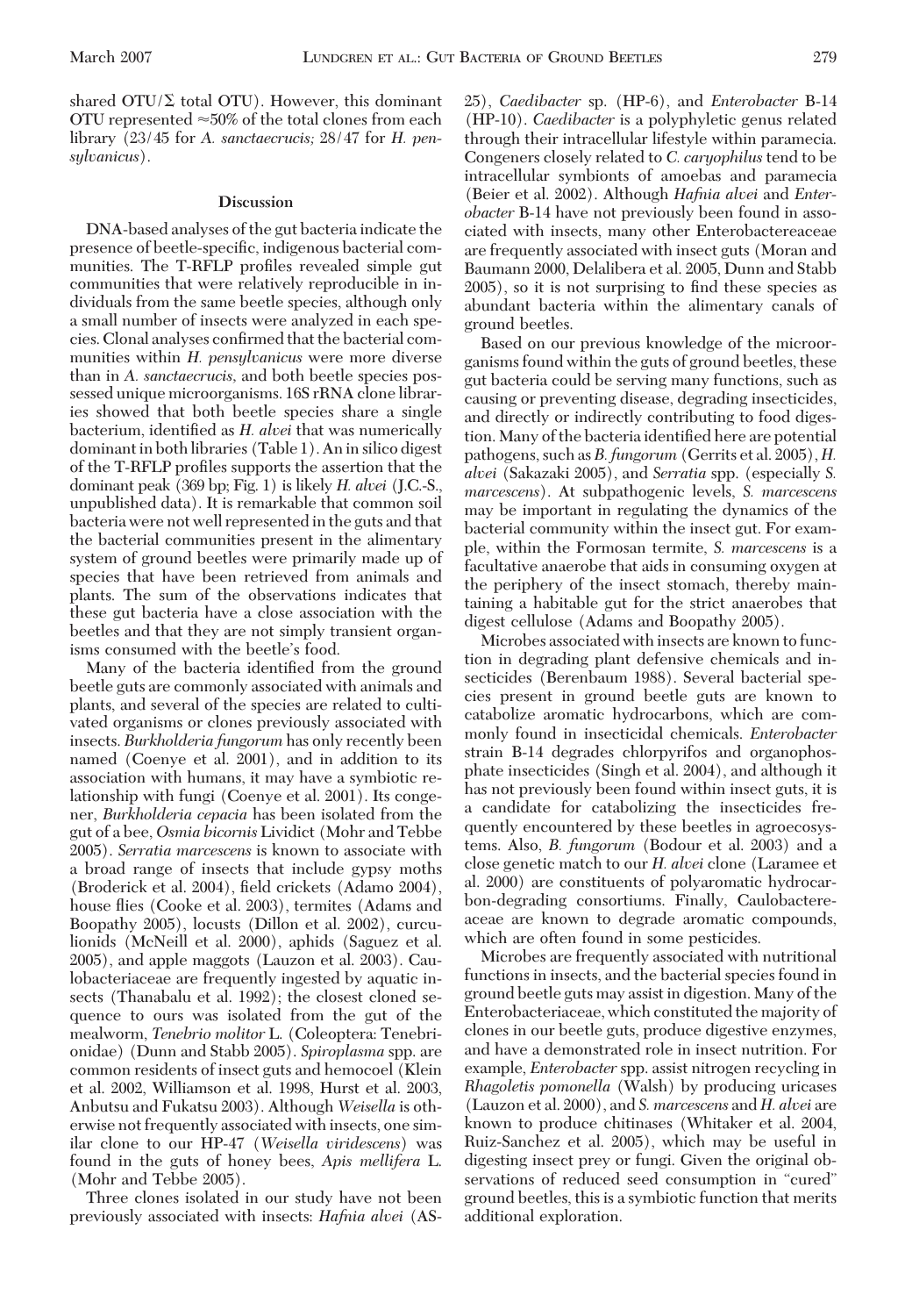# **Acknowledgments**

We thank Lynn Connor, Debra Hartman, and Kendra Jensen for assistance with the T-RFLP and cloning portions of the research, and Gabriella Carrasco and Juan Carlos Laso for assisting with the feeding assays. We also thank Karen Kester and Molly Hunter for comments on earlier drafts of the article.

### **References Cited**

- **Adamo, S. A. 2004.** Estimating disease resistance in insects: phenoloxidase and lysozyme-like activity and disease resistance in the cricket *Gryllus texensis.* J. Insect Physiol.  $50: 209 - 216.$
- **Adams, L., and R. Boopathy. 2005.** Isolation and characterization of enteric bacteria from the hindgut of the Formosan termite. Bioresour. Technol. 96: 1592-1598
- **Akman, L., A. Yamashita, H. Watanabe, K. Oshima, T. Shiba, M. Hattori, and S. Aksoy. 2002.** Genome sequence of the endocellular obligate symbiont of tse tse ßies, *Wigglesworthia glossinidia.* Nat. Genet. 32: 402-407.
- Aksoy, S. 2000. Tsetse–a haven for microorganisms. Parasitol. Today 16: 114-118.
- **Altschul, S. F., T. L. Madden, A. A. Schaffer, J. Zhang, Z. Zhang, W. Miller, and D. J. Lipman. 1997.** Gapped BLAST and PSI-BLAST: a new generation of protein database search programs. Nucleic Acids Res. 25: 3389 – 3402.
- **Amann, R. I.,L. Krumholz, andD.A. Stahl. 1990.** Fluorescentoligonucleotide probing of whole cells for determinative, phylogenetic, and environmental studies in microbiology. J. Bacteriol. 172: 762-770.
- **Anbutsu, H., and T. Fukatsu. 2003.** Population dynamics of male-killing and non-male-killing spiroplasmas in *Drosophila melanogaster.* Appl. Environ. Microbiol. 69: 1428 – 1434.
- **Beier, C. L., M. Horn, R. Michel, M. Schweikert, H.-D. Gortz, and M. Wagner. 2002.** The genus *Caedibacter* compromises endosymbionts of *Paramecium* spp. related to the *Rickettsiales* (Alphaproteobacteria) and to *Francisella tularensis* (Gammaproteobacteria). Appl. Environ. Microbiol. 68: 6043–6050.
- Berenbaum, M. R. 1988. Allelochemicals in insect-microbeplant interactions; agents provacateurs in the coevolutionary arms race, pp. 97–123. In P. Barbosa and D. K. Letourneau [eds.], Novel aspects of insect-plant interactions. Wiley, New York.
- **Bodour, A. A., J.-M. Wang, M. L. Brusseau, and R. M. Maier. 2003.** Temporal change in culturable phenanthrene degraders in response to long-term exposure to phenanthrene in a soil column system. Environ. Microbiol. 5:  $888 - 895.$
- **Bousquet, Y., and A. Larochelle. 1993.** Catalogue of the Geadephaga (Coleoptera: Trachypachidae, Rhysodidae, Carabidae including Cicindelini) of America north of Mexico. Mem. Entomol. Soc. Can. 167: 1-397.
- **Breznak, J. A., and A. Brune. 1994.** Role of microorganisms in the digestion of lignocellulose by termites. Annu. Rev. Entomol. 39: 453-487.
- **Broderick, N. A., K. F. Raffa, R. M. Goodman, and J. Handelsman. 2004.** Census of the bacterial community of the gypsy moth larval midgut by using culturing and culture-independent methods. Appl. Environ. Microbiol. 70: 293-300.
- **Brust, G. E., and G. J. House. 1988.** Weed seed destruction by arthropods and rodents in low-input soybean agroecosystems. Am. J. Alternat. Agric. 3: 19–25.
- **Brust, G. E., B. R. Stinner, and D. A. McCartney. 1986.** Predator activity and predation in corn agroecosystems. Environ. Entomol. 15: 1017-1021.
- **Cavers, P. B. 1983.** Seed demography. Can. Entomol. 61: 3578-3590.
- **Cazemier, A. E., J.H.P. Hackstein, H.J.M. Op den Camp, J. Rosenberg, and C. van der Drift. 1997.** Bacteria in the intestinal tract of different species of arthropods. Mol. Ecol. 33: 189-197.
- **Cochran, D. G. 1985.** Nitrogen excretion in cockroaches. Annu. Rev. Entomol. 30: 29-49.
- **Coenye, T., S. Laevens, A. Willems, M. Ohlen, W. Hannant, J.R.W. Govan, M. Gillis, E. Falsen, and P. Vandamme. 2001.** *Burkholderia fungorum* sp. nov. and *Burkholderia caledonica* sp. nov., two new species isolated from the environment, animals and human clinical samples. Int. J. Syst. Evol. Microbiol. 51: 1099-1107.
- **Cooke, E. A., G. O'Neill, and M. Anderson. 2003.** The survival of ingested *Serratia marcescens*in house ßies (*Musca domestica*) after electrocution with electric ßy killers. Curr. Microbiol. 46: 151-153.
- **Crawley, M. J. 2000.** Seed predators and plant population dynamics, pp. 167-182. *In* M. Fenner [ed.], Seeds: the ecology of regeneration in plant communities. CABI Publishing, Oxon, United Kingdom.
- **Delalibera, I. J., J. Handelsman, and K. F. Raffa. 2005.** Conrasts in cellulytic activities of gut microorganisms between the wood borer, *Saperda vestita* (Coleoptera: Cerambycidae), and the bark beetles, *Ips pini* and *Dendroctonus frontalis* (Coleoptera: Curculionidae). Environ. Entomol. 34: 541-547.
- **Dillon, R. J., C. T. Vennard, and A. K. Charnley. 2002.** A note: gut bacteria produce components of a locust cohesion pheromone. J. Appl. Microbiol. 92: 759–763.
- **Douglas, A. E. 1988.** Sulphate utilization in an aphid symbiosis. Insect Biochem. 18: 599-605.
- **Douglas, A. E. 1998.** Nutritional interactions in insect-microbial symbioses: aphids and their symbiotic bacteria *Buchnera.* Annu. Rev. Entomol. 43: 17-37.
- **Douglas, A. E., and W. A. Prosser. 1992.** Synthesis of the essential amino acid tryptophan in the pea aphid (*Acyrthosiphon pisum*) symbiosis. J. Insect Physiol. 38: 565-568.
- **Dunn, A. K., and E. V. Stabb. 2005.** Culture-independent characterization of the microbiota of the ant lion *Myrmeleon mobilis* (Neuroptera: Myrmeleontidae). Appl. Environ. Microbiol. 71: 8784-8794.
- **Ellsbury, M. M., J. E. Powell, F. Forcella, W. D. Woodson, S. A. Clay, and W. E. Riedell. 1998.** Diversity and dominant species of ground beetle assemblages (Coleoptera: Carabidae) in crop rotation and chemical input systems for the northern great plains. Ann. Entomol. Soc. Am. 91:  $619 - 625.$
- **Gerrits, G. P., C. Klaassen, T. Coenye, P. Vandamme, and J. F. Meis. 2005.** *Burkholderia fungorum* septicemia. Emerg. Infect. Dis. 11: 1115-1117.
- **Gil, R., F. J. Silva, E. Zientz, F. Delmotte, F. Gonzalez-Candelas, A. Latorre, C. Rausell, J. Kamerbeek, J. Gadau, B. Holldobler, et al. 2003.** The genome sequence of *Blochmannia floridanus:* comparative analysis of reduced genomes. Proc. Natl. Acad. Sci. U.S.A. 100: 9388-9393.
- **Harada, H., H. Oyaizu, Y. Kosako, and H. Ishikawa. 1997.** *Erwinia aphidicola,* a new species isolated from pea aphid, Acyrthosiphon pisum. J. Gen. Appl. Microbiol. 43: 349-355.
- **Heddi, A., A.M. Grenier, C. Khatchadourian, H. Charles, and P. Nardon. 1999.** Four intracellular genomes direct weevil biology: nuclear, mitochondrial, principal endosym-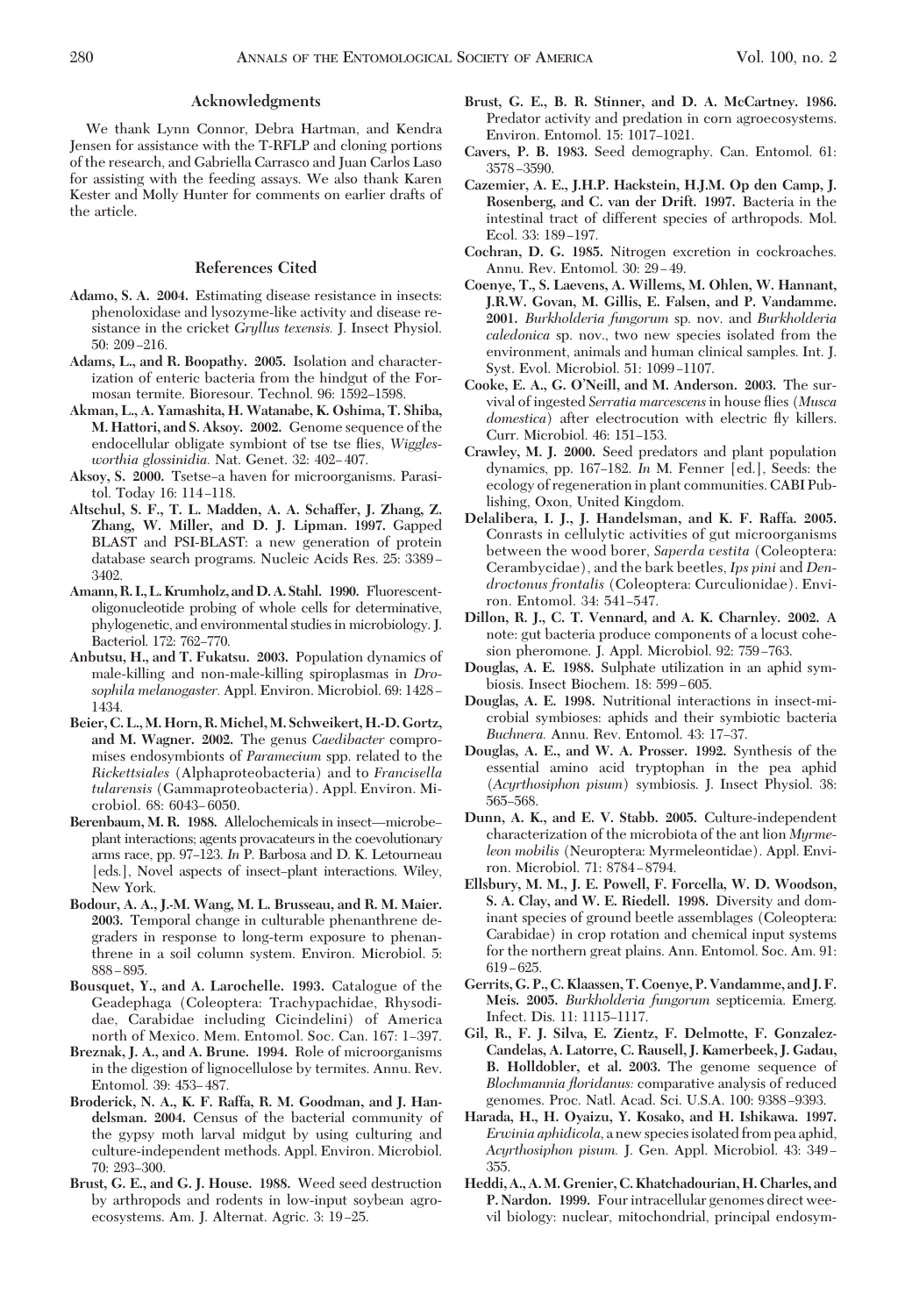biont, and *Wolbachia.* Proc. Natl. Acad. Sci. U.S.A. 96: 6814-6819.

- **Heddi, A., F. Lefebvre, and P. Nardon. 1993.** Effect of endocytobiotic bacteria on mitochondrial enzymatic activities in the weevil *Sitophilus oryzae* (Coleoptera: Curculionidae). Insect Biochem. Mol. Biol. 23: 403– 411.
- **Huber, T., G. Faulkner, and P. Hugenholtz. 2004.** Bellerophon: a program to detect chimeric sequences in multiple sequence alignments. Bioinformatics 20: 2317–2319.
- **Hurst, G.D.D., H. Anbutsu, M. Kutsukake, and T. Fukatsu. 2003.** Hidden from the host: *Spiroplasma* bacteria infecting *Drosophila* do not cause an immune response, but are suppressed by ectopic immune activation. Insect Mol. Biol. 12: 93-97.
- **Kirk, V. M. 1973.** Biology of a ground beetle, *Harpalus pen*sylvanicus. Ann. Entomol. Soc. Am. 66: 513-518.
- **Kirk, V. M. 1977.** Notes on the biology of *Anisodactylus sanctaecrucis,* a ground beetle of cropland. Ann. Entomol. Soc. Am. 70: 596-598.
- **Klein,M., Y. Braverman,A. Chizov-Ginzberg,A. Gol'berg,D. Blumberg, Y. Khanbegyan, and K. J. Hackett. 2002.** Infectivity of beetle spiroplasmas for new host species. BioControl 47: 427–433.
- **Lane, D. J., B. Pace, G. J. Olsen, D. A. Stahl, M. L. Sogin, and N. R. Pace. 1985.** Rapid-determination of 16S Ribosomal-RNA sequences for phylogenetic analyses. Proc. Natl. Acad. Sci. U.S.A. 82: 6955-6959.
- **Laramee, L., J. R. Lawrence, and C. W. Greer. 2000.** Molecular analysis and development of 16S rRNA oligonucleotide probes to characterize a diclofop-methyldegrading biofilm consortium. Can. J. Microbiol. 46: 133-142.
- **Lauzon, C. R., T. G. Bussert, R. E. Sjogren, and R. J. Prokopy. 2003.** *Serratia marcescens* as a bacterial pathogen of *Rhagoletis pomonella* ßies (Diptera: Tephritidae). Eur. J. Entomol. 100: 87-92.
- **Lauzon, C. R., R. E. Sjogren, and R. J. Prokopy. 2000.** Enzymatic capabilities of bacteria associated with apple maggot ßies: a postulated role in attraction. J. Chem. Ecol. 26: 953-967.
- **Lovei, G. L., and K. D. Sunderland. 1996.** Ecology and behavior of ground beetles (Coleoptera: Carabidae). Annu. Rev. Entomol. 41: 231-256.
- **Lundgren, J. G. 2005a.** Ground beetle (Coleoptera: Carabidae) ecology: their function and diversity within natural and agricultural habitats. Am. Entomol. 51: 218.
- **Lundgren, J. G. 2005b.** Ground beetles as weed control agents: the inßuence of farm management on granivory. Am. Entomol. 51: 224-226.
- **Lundgren, J. G., J. T. Shaw, E. R. Zaborski, and C. E. Eastman. 2006.** The inßuence of organic transition systems on beneficial ground-dwelling arthropods and predation of insects and weed seeds. Renewable Agric. Food Syst. 21: 227-237.
- **Marchesi, J. R., A. J.Weightman, B. A. Cragg, R. J. Parkes, and J. C. Fry. 2001.** Methanogen and bacterial diversity and distribution in deep gas hygdrate sediments from the Cascadia Margin as revealed by 16S rRNA molecular analysis. FEMS Microbiol. Ecol. 34: 221-228.
- **McNeill, M. R., B.I.P. Barratt, and A. A. Evans. 2000.** Behavioural acceptability of *Sitona lepidus* (Coleoptera: Curculionidae) to the parasitoid *Microctonus aethiopoides* (Hymenoptera: Braconidae) using the pathogenic bacterium *Serratia marcascens*Bizio. Biocontrol Sci. Technol. 10: 205–213.
- **Mohr, K. I., and C. C. Tebbe. 2005.** Diversity and phylotype consistency of bacteria in the guts of three bee species

(*Apoidea*) at an oilseed rape field. Environ. Microbiol. 8: 258-272.

- **Morales-Ramos, J. A., M. G. Rojas, H. Sittertz-Bhaktar, and G. Saldana. 2000.** Symbiotic relationship between *Hypothenemus hampei* (Coleoptera: Scolytidae) and *Fusarium solani* (Monilales: Tuberculariaceae). Ann. Entomol. Soc. Am. 93: 541–547.
- **Moran, N. A., and P. Baumann. 2000.** Bacterial endosymbionts in animals. Curr. Opin. Microbiol. 3: 270-275.
- **Nakabachi, A., and H. Ishikawa. 1999.** Provision of riboßavin to the host aphid, *Acyrthosiphon pisum,* by endosymbiotic bacteria, *Buchnera*. J. Insect Physiol. 45: 1-6.
- **Norris, D. M., and J. K. Baker. 1967.** Symbiosis: effects of a mutualistic fungus upon the growth and reproduction of *Xyleborus ferrugineus.* Science (Wash., D.C.) 156: 1120-1122.
- **Norris, D. M., J. M. Baker, and H. M. Chu. 1969.** Symbiotic interrelationships between microbes and ambrosia beetles. III. Ergosterol as the source of sterol to the insect. Ann. Entomol. Soc. Am. 62: 413-414.
- **Ohkuma, M., and T. Kudo. 1996.** Phylogenetic diversity of the intestinal bacterial community in the termite *Reticulitermes speratus.* Appl. Environ. Microbiol. 62: 461–468.
- **Potrikus, C. J., and J. A. Breznak. 1981.** Gut bacteria recycle uric acid nitrogen in termites: a strategy for nutrient conservation. Proc. Natl. Acad. Sci. U.S.A. 78: 4601-4605.
- **Prosser, W. A., and A. E. Douglas. 1991.** The aposymbiotic aphid: an analysis of chlortetracycline-treated pea aphid, *Acyrthosiphon pisum.* J. Insect Physiol. 37: 713-719.
- **Ruiz-Sanchez, A., R. Cruz-Camarillo, R. Salcedo-Hernandez, and J. E. Barboza-Corona. 2005.** Chitinases from *Serratia* marcescens Nima. Biotechnol. Lett. 27: 649-653.
- **Saguez, J., R. Hainez, A. Cherqui, O. Van Wuytswinkel, H. Jeanpierre, G. Lebon, N. Noiraud, A. Beaujean, L. Jouanin, J.-C. Laberche, et al. 2005.** Unexpected effects of chitinases on the peach-potato aphid (*Myzus persicae* Sulzer) when delivered via transgenic potato plants (*Solanum tuberosum* Linne) and *in vitro.* Transgenic Res. 14:  $57-67.$
- Sakazaki, R. 2005. Genus XV. *Hafnia* Moller 1954, pp. 681– 685. *In* D. J. Brenner, N. R. Krieg, and J. T. Staley [eds.], Bergey's manual of systematic bacteriology. Springer, New York.
- **Sasaki, T., M. Kawamura, and H. Ishikawa. 1996.** Nitrogen recycling in the brown planthopper, *Nilaparvata lugens:* involvement of yeast-like endosymbionts in uric acid metabolism. J. Insect Physiol. 42: 125-129.
- **Schaber, J., C. Rispe, J. Wernegreen, A. Buness, F. Delmotte, F. J. Silva, and A. Moya. 2005.** Gene expression levels inßuence amino acid usage and evolutionary rates in endosymbiotic bacteria. Gene 352: 109-117.
- **Shigenobu, S., H. Watanabe, M. Hattori, Y. Sakaki, and H. Ishikawa. 2000.** Genome sequence of the endocellular bacterial symbiont of aphids *Buchnera* sp. APS. Nature  $(Lond.) 407: 81-86.$
- **Singh, B. K., A. Walker, J.A.W. Morgan, and D. J. Wright. 2004.** Biodegradation of chlorpyrifos by *Enterobacter* strain B-14 and its use in bioremediation of contaminated soils. Appl. Environ. Microbiol. 70: 4855-4863.
- **Speksnijder, A.G.C. L., G. A. Kowalchuk, S. DeJong, E. Kline, J. R. Stephen, and H. J. Laanbroek. 2001.** Microvariation artifacts introduced by PCR and cloning of closely related 16S rRNA gene sequences. Appl. Environ. Microbiol. 67:  $469 - 472$
- **Tamas, I., and S.G.E. Andersson. 2003.** Comparative genomics of insect endosymbionts, pp. 39–52. In K. Bourtzis and T. A. Miller [eds.], Insect symbiosis. CRC, Boca Raton, FL.